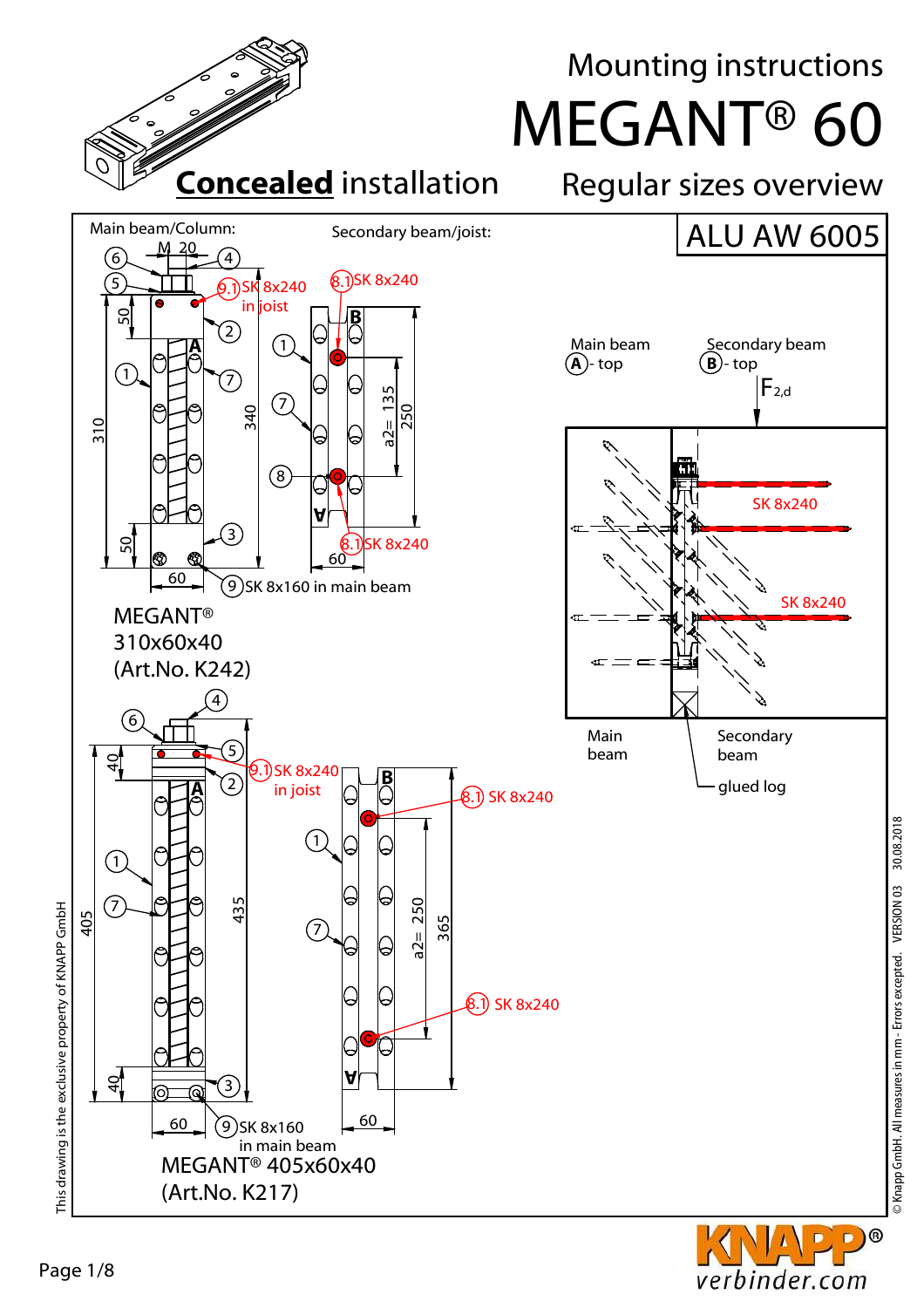

8 | 2581 | horizontal screws | 2x SK8x160 | 2x SK8x160 | 2x SK8x160 | 2x SK8x160 8.1 Z672 horizontal screws 2x SK8x240 2x SK8x240 2x SK8x240 2x SK8x240

> 2x SK8x160 2x SK8x240

2x SK8x160 2x SK8x240

2x SK8x240

screws clamping jaw  $\begin{bmatrix} 2x & 5k & 8k & 160 \\ 2x & 5k & 8k & 160 \end{bmatrix}$ 

Knapp GmbH. All measures in mm - Errors excepted. VERSION 03 30.08.2018 © Knapp GmbH. All measures in mm - Errors excepted. VERSION 03 30.08.2018



2x SK8x160 2x SK8x240

his drawing is the exclusive property of KNAPP GmbH

9 9.1 Z581 Z672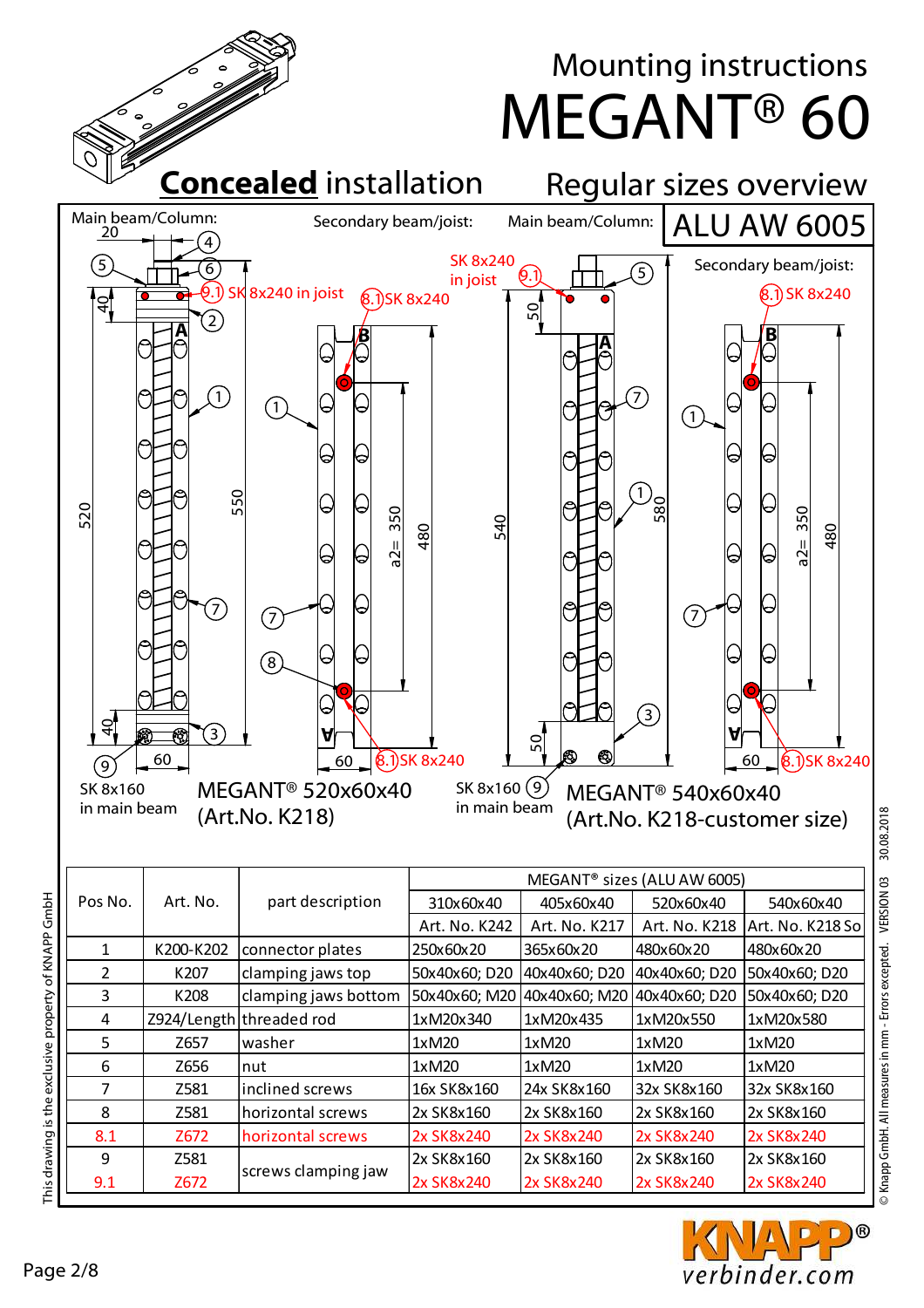a1

Mounting instructions

# MEGANT® 60

ALU AW 6005

Hole pattern for **concealed central installation**

#### **Pre-drill layout in main beam !**



#### **Drilling positions for centered mounting in secondary beam !**



| Pre-drilling concealed installation of connector |                                                |                     |                     |                     |  |  |
|--------------------------------------------------|------------------------------------------------|---------------------|---------------------|---------------------|--|--|
| Secondary                                        | Pre-drill spacing a1 with respect to secondary |                     |                     |                     |  |  |
| beam                                             | beam member heigth H <sub>N</sub> [mm]         |                     |                     |                     |  |  |
| Heigth                                           | MEGANT <sup>®</sup>                            | MEGANT <sup>®</sup> | MEGANT <sup>®</sup> | MEGANT <sup>®</sup> |  |  |
| $H_N$ [mm]                                       | 310×60                                         | 405×60              | 520×60              | 540×60              |  |  |
| 400                                              | 133                                            |                     |                     |                     |  |  |
| 440                                              | 153                                            |                     |                     |                     |  |  |
| 480                                              | 173                                            |                     |                     |                     |  |  |
| 520                                              | 193                                            | 135                 |                     |                     |  |  |
| 560                                              | 213                                            | 155                 |                     |                     |  |  |
| 600                                              | 233                                            | 175                 |                     |                     |  |  |
| 640                                              |                                                | 195                 | 145                 | 145                 |  |  |
| 680                                              |                                                | 215                 | 165                 | 165                 |  |  |
| 700                                              |                                                | 225                 | 175                 | 175                 |  |  |
| 720                                              |                                                | 235                 | 185                 | 185                 |  |  |
| 760                                              |                                                | 255                 | 205                 | 205                 |  |  |
| 800                                              |                                                | 275                 | 225                 | 225                 |  |  |
| 840                                              |                                                |                     | 245                 | 245                 |  |  |
| 880                                              |                                                |                     | 265                 | 265                 |  |  |
| 920                                              |                                                |                     | 285                 | 285                 |  |  |
| 960                                              |                                                |                     | 305                 | 305                 |  |  |
| 1000                                             |                                                |                     | 325                 | 325                 |  |  |

| <b>IDistance</b> | MFGANT <sup>®</sup> | MFGANT <sup>®</sup> | MFGANT <sup>®</sup> | $MFGANT^*$ |
|------------------|---------------------|---------------------|---------------------|------------|
|                  | 310x60              | 405x60              | 520x60              | 540x60     |
| a2 [mm]          | 135                 | 250                 | 350                 | 350        |
| $a3$ [mm]        | 78                  | 68                  | 75                  | 85         |

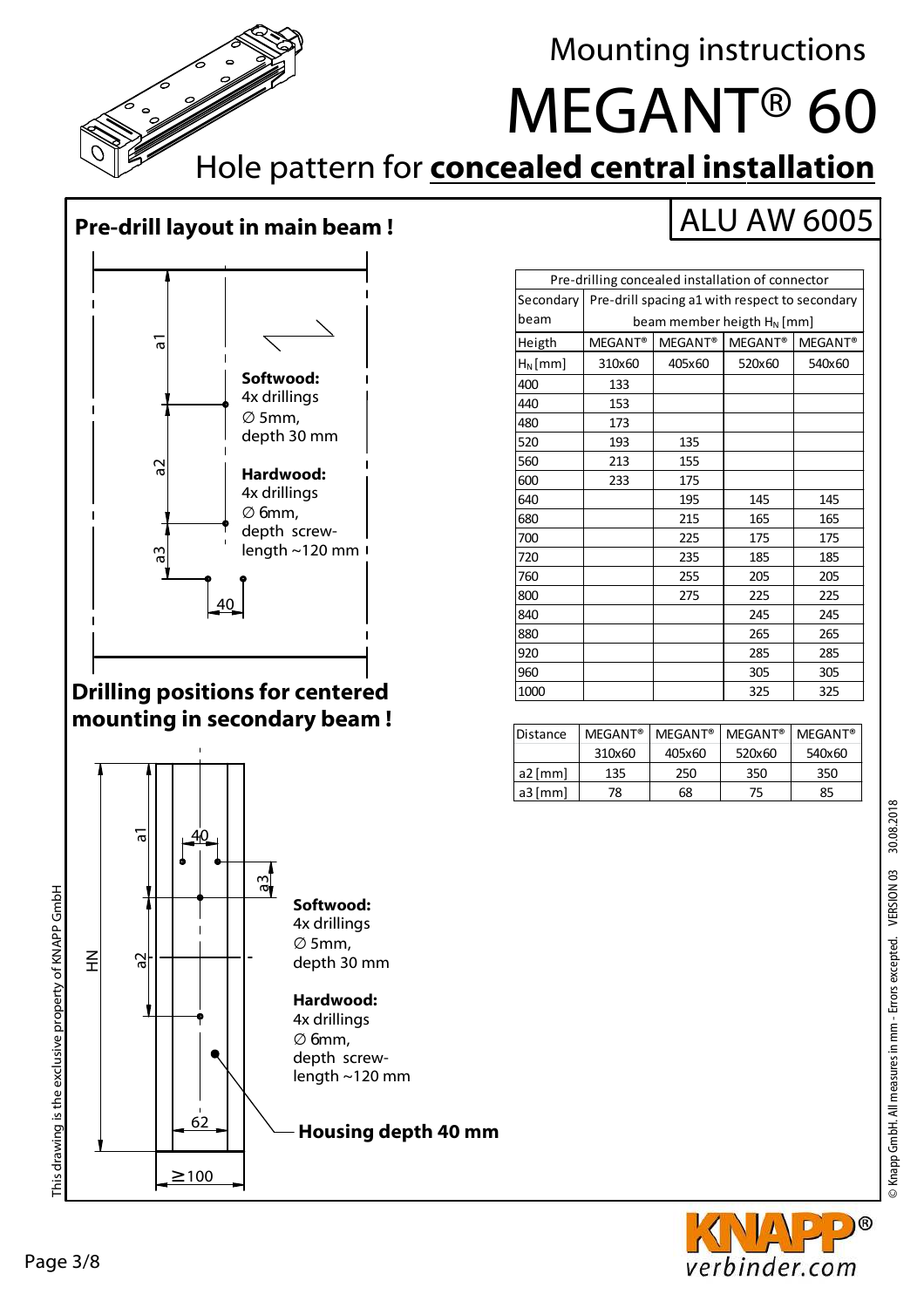

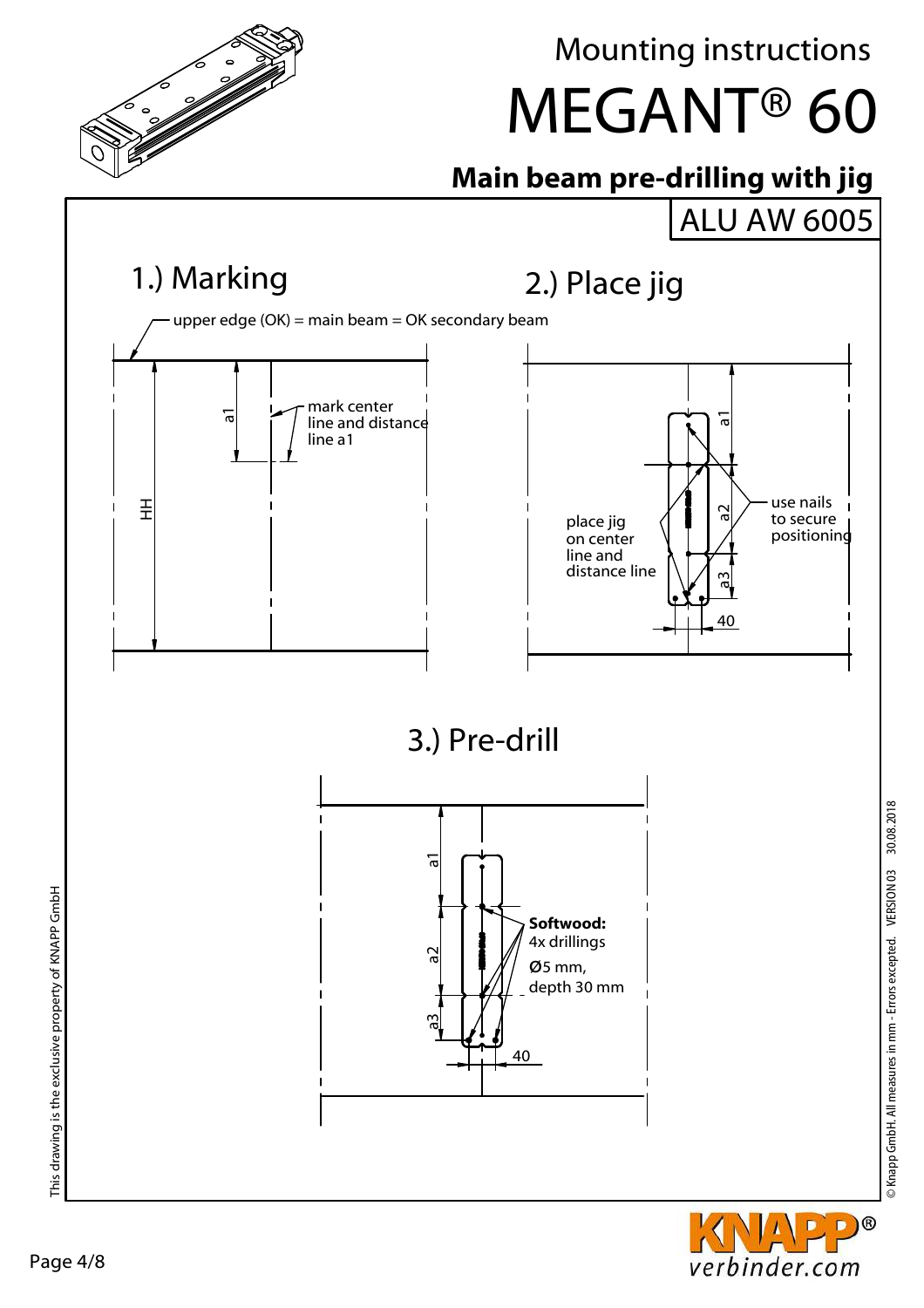



Mounting instructions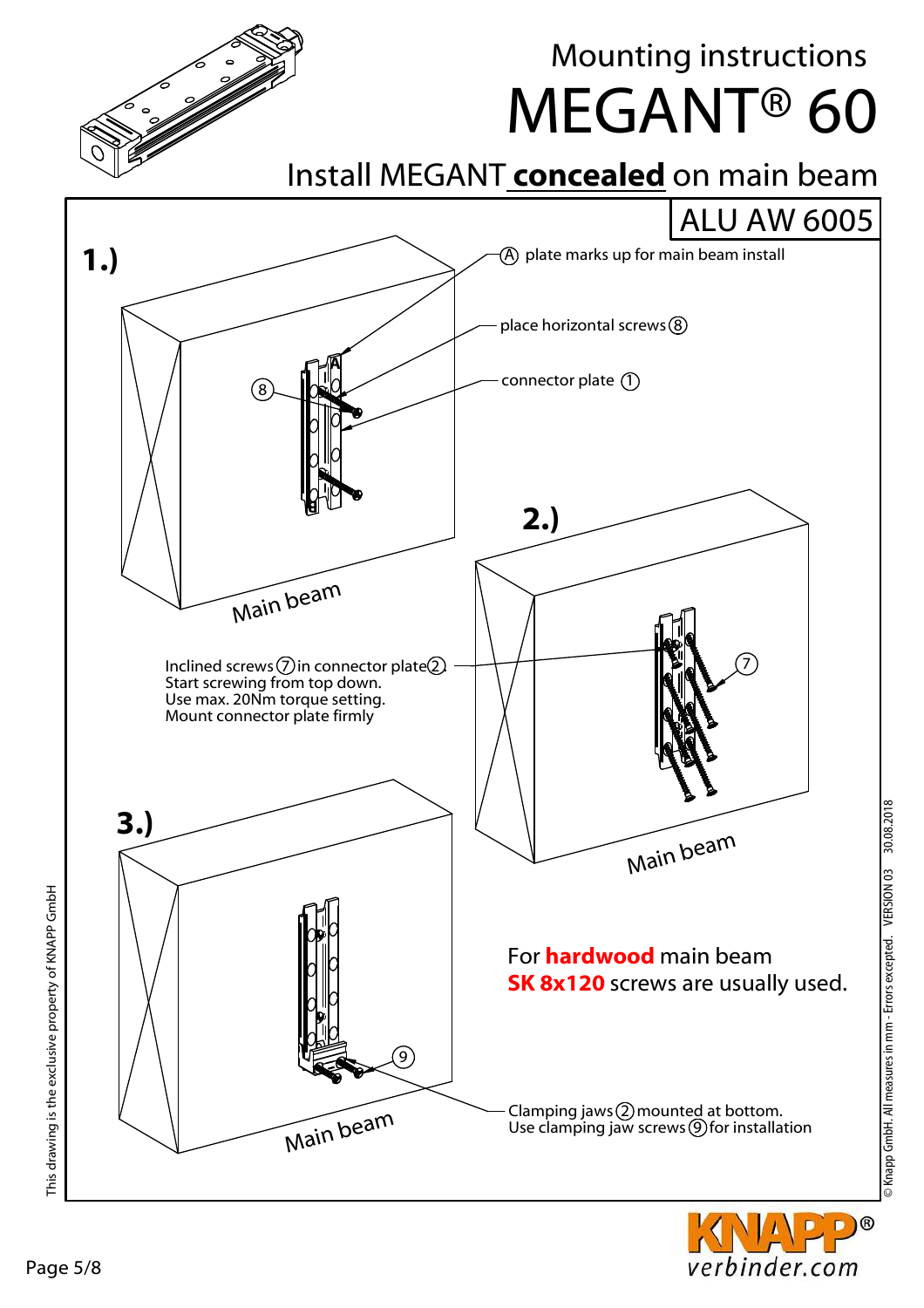

© Knapp GmbH. All measures in mm - Errors excepted. VERSION 03 30.08.2018

verbinder.com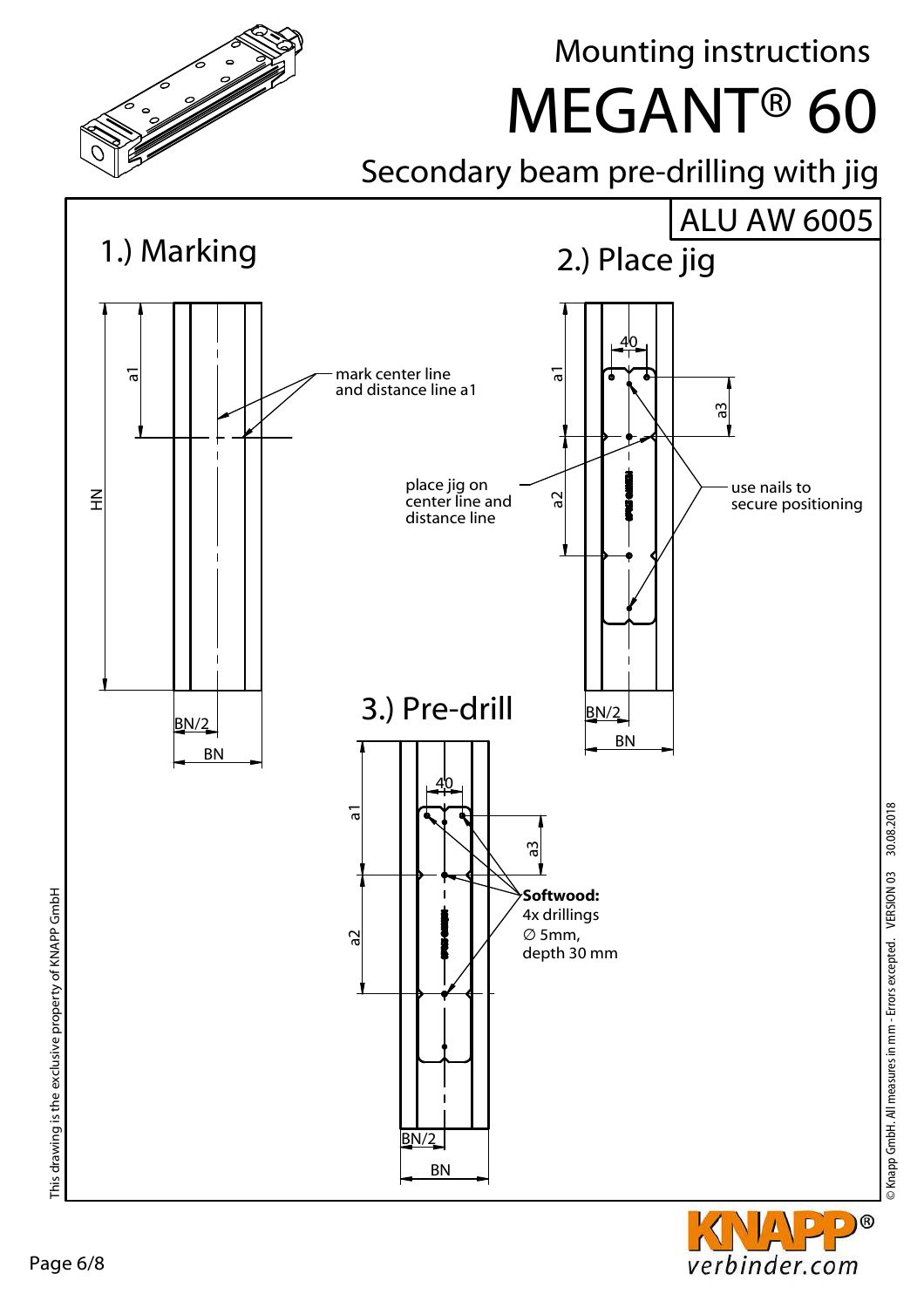